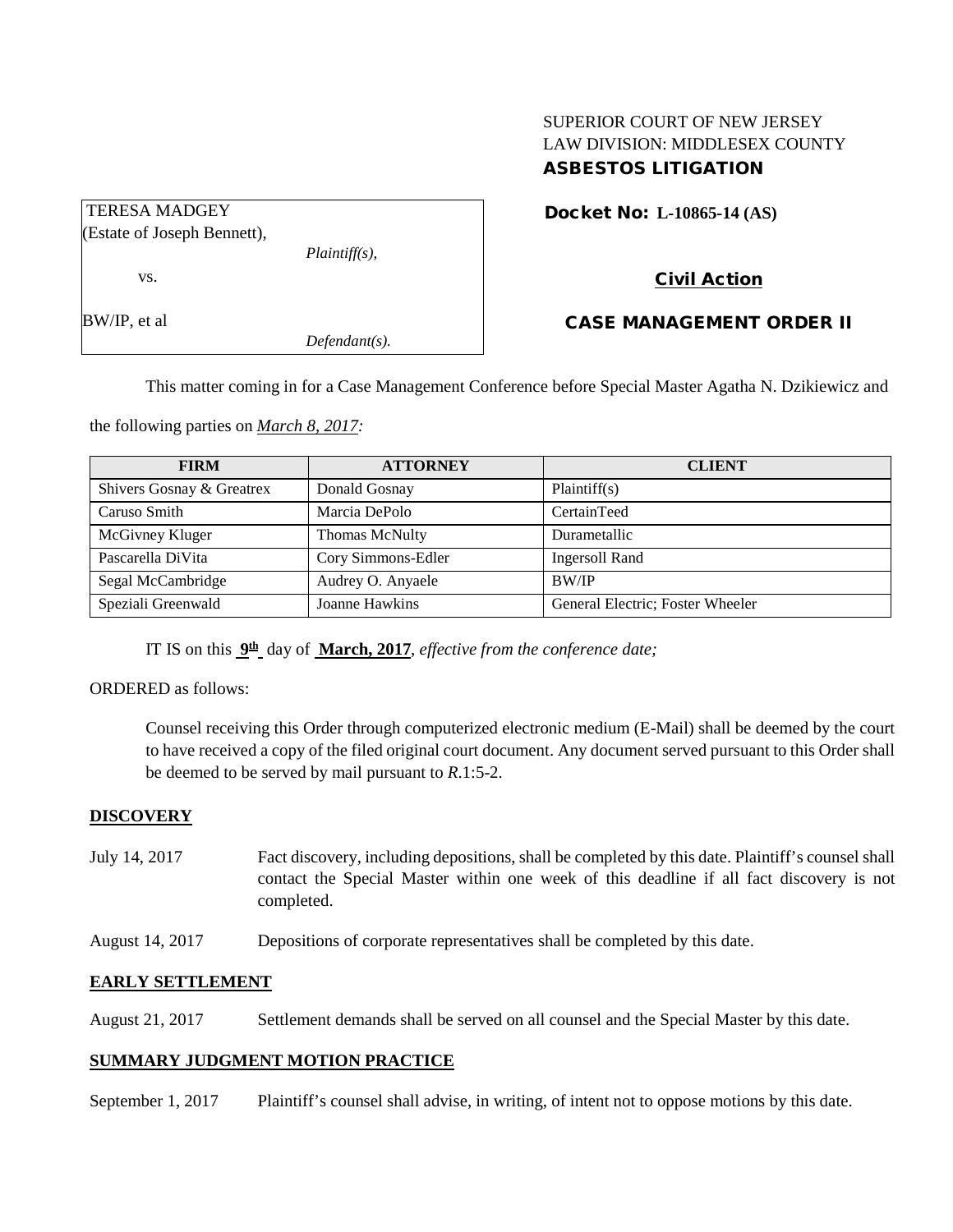- September 15, 2017 Summary judgment motions shall be filed no later than this date.
- October 13, 2017 Last return date for summary judgment motions.

# **MEDICAL DEFENSE**

|                   | In addition, defendants shall notify plaintiff's counsel (as well as all counsel of record)<br>of a joinder in an expert medical defense by this date. |
|-------------------|--------------------------------------------------------------------------------------------------------------------------------------------------------|
| November 15, 2017 | Defendants shall identify its medical experts and serve medical reports, if any, by this date.                                                         |
| July 14, 2017     | Upon request by defense counsel, plaintiff is to arrange for the transfer of pathology specimens<br>and x-rays, if any, by this date.                  |
| May 15, 2017      | Plaintiff shall serve executed medical authorizations by this date.                                                                                    |
| April 28, 2017    | Defendants shall forward medical authorizations to plaintiff's counsel by this date.                                                                   |

#### **LIABILITY EXPERT REPORTS**

- September 8, 2017 Plaintiff shall identify its liability experts and serve liability expert reports or a certified expert statement by this date or waive any opportunity to rely on liability expert testimony.
- November 15, 2017 Defendants shall identify its liability experts and serve liability expert reports, if any, by this date or waive any opportunity to rely on liability expert testimony.

#### **ECONOMIST EXPERT REPORTS**

September 8, 2017 Plaintiff shall identify its expert economists and serve expert economist report(s), if any, by this date or waive any opportunity to rely on economic expert testimony.

November 15, 2017 Defendants shall identify its expert economists and serve expert economist report(s), if any, by this date or waive any opportunity to rely on economic expert testimony.

#### **EXPERT DEPOSITIONS**

November 30, 2017 Expert depositions shall be completed by this date. To the extent that plaintiff and defendant generic experts have been deposed before, the parties seeking that deposition in this case must file an application before the Special Master and demonstrate the necessity for that deposition. To the extent possible, documents requested in a deposition notice directed to an expert shall be produced three days in advance of the expert deposition. The expert shall not be required to produce documents that are readily accessible in the public domain.

#### **PRE-TRIAL AND TRIAL**

- June 1, 2017 The settlement conference previously scheduled on this date is **cancelled**.
- November 20, 2017 @ 1:30pm Settlement conference. All defense counsel shall appear with authority to negotiate settlement and have a representative authorized to negotiate settlement available by

\_\_\_\_\_\_\_\_\_\_\_\_\_\_\_\_\_\_\_\_\_\_\_\_\_\_\_\_\_\_\_\_\_\_\_\_\_\_\_\_\_\_\_\_\_\_\_\_\_\_\_\_\_\_\_\_\_\_\_\_\_\_\_\_\_\_\_\_\_\_\_\_\_\_\_\_\_\_\_\_\_\_\_\_\_\_\_\_\_\_\_\_\_\_\_\_\_\_\_\_\_\_\_\_\_\_\_\_\_\_